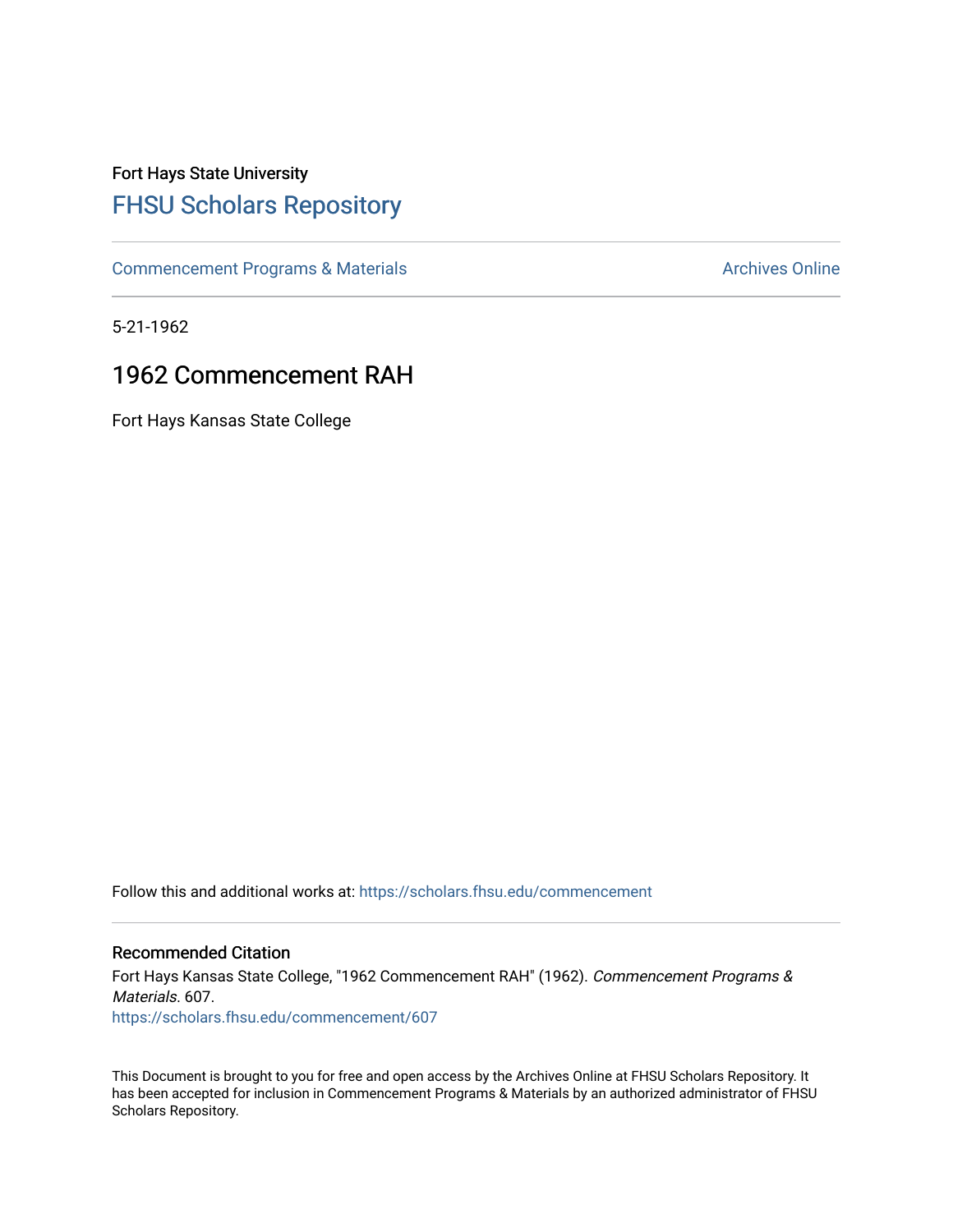$\begin{array}{|c|c|} \hline \text{WMM} & \text{MMM} \end{array} \begin{array}{|c|c|} \hline \text{Honors} & \text{Advios:}y & \text{Board}} & \text{Recommends} & \text{Bstablishing a Plan } \text{foa} \\ \hline \text{Honors at Gradient} & \text{Honors at Gradient} & \text{Honors at Gradient} \\ \hline \text{Dostabilishing a Plan } & \text{Dostabilishing a Plan } \text{rocaubilishing a Plan } & \text{Rachig notational} \\ \hline \text{Gauss and the decision was made to work a) } & \text{compos semimars and testing it through a} \\ \hline \text{M$ Background: When a committee was formed five years ago to consider the possibility of making provisions for intellectually superior students on campus the decision was made to work slowly and carefully, building up a program and testing it through several semesters. Original plans called for honors seminars and independent projects called "tutorial study." The faculty approved institution of both in principle, but again it was decided to develop the seminars first. The ultimate objective was to be

The program of honors seminars has now been in effect for three years. The program is clearly established. It has earned the approbation of students, faculty and administration. It has even been paid the ultimate compliment of being copied by other institutions. Throughout the last three years the program has profited from the constructive criticism of the students in it, and the flaculty consultants who have been associated with it. The honors program has passed the experimental stage. It is time to complete a plan for honors at graduation, and to put such a plan into effect as soon as possible.

The success of the program to date is due principally to the generosity of faculty members who have contributed their time and efforts repeatedly in order that the program might be established. The interest of the faculty and administration in the welfare of the intellectually superior student has been a constant source of inspiration for the people associated with the program.

Proposed policy: Honors at graduation should be awarded to students who earn the recognition through excellence in their general college work and through their participation in the honors program. The present program is founded on the principle of providing special work for students of demonstrated ability. It differs from all other "honorary groups" in that it demands performance - the utilization of superior ability in situations of special challenge. By virtue of this fact alone it is superior to any system of awarding degrees with distinction solely on the basis of the mathematical grade average. Throughout the country the trend in honors is in the directmon of what we already have.

All honors work on campus whould be correlated with and ultimately channeled through the present honors program. Chaos could easily result from too many programs going in different directions. Providions for freshmen and sophomores should lead into the present program by making successful participants in such programs automatic candidates for the honors program. In fact, such an arrangement would greatly improve the selection mechanism now in effect. The present recommendation system mould be retained to provide for"late blossoming cases" and others missed by lower divisions provisions. The danger of overlooking competent students would clearly be lessaed. It would not be necessary that a student come through the lower division program but those who did would have profited that much more from their college experience.